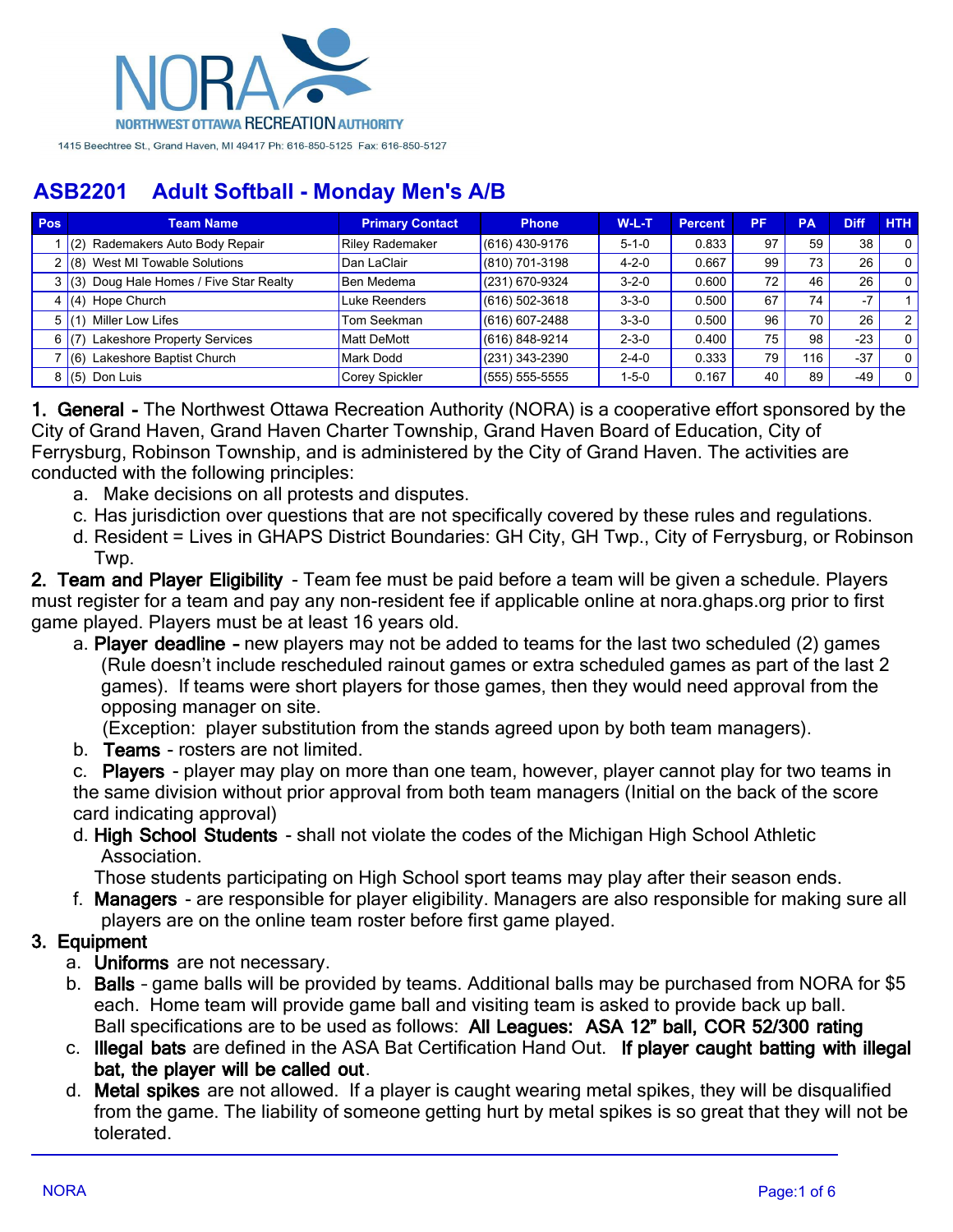

e. **Proper team Equipment** is the manager's responsibility.

**4. Games** - games will not be rescheduled for team convenience. Official ASA rules will govern with the following local rule exceptions:

a**. Number of players** - minimum of (9) players are required to start (or continue a game). If the required number of team members are not

present, the game will be a forfeit. You may pick up a player from the stands (limit 2 players/game) vs. forfeiting the game, only if both managers agree prior to the start of the game. Players from the stands can be from the same division, but only if agreed by both managers prior to the game. Both managers must put the agreed player's full name on the score sheet along with their signature. If both teams cannot agree, then game is still considered a forfeit. Game time is forfeit time. Umpires will not be required to work game that is a forfeit.

b. **Coed players** – Team should consist of at least 5 female players. Teams may start the game and play with 9 on the field (4 female/5 male) with 2 females each in infield and outfield (catcher not included).

c**. Games** - will automatically end and are official if one team has a ten (10) run lead after 4 ½ innings with the home team ahead, or if one

team is ahead by twenty (20) runs after 3 ½ innings with home team ahead.

d. **Rained Out Games** - games will be rescheduled with the game starting over. However, games will be official after 4 ½ innings if home

team is ahead. Best effort will be made to reschedule rain outs on the same night of the week but if season ending dictates, games may need to be moved to another night.

e. **Coed -** Only for Coed, a line will be placed on outfield at **180ft**. Outfielders must stay behind the line until batter swings, makes contact with the ball, or until it crosses home plate (both male and female). If the line is crossed, batter will take result of play or take 1<sup>st</sup> base. All runners will advance one base if forced.

f. **Time Limits** - no new inning shall begin after 1 hour and 10 minutes from start of game with game being official regardless of inning.

g**. Tied games** - if a game is tied, it may continue until tie is broken at end of complete inning. First game can continue within the 1 hour and 10 minute time limit until 9 innings, second game until darkness (exception: Mulligan's Hollow). Umpires time is official.

h**. Tie Breaker Rule -** If after the completion of seven (7) innings of play, the score is tied, the following tiebreaker rule will be played to determine a winning team. Starting the top of the eighth inning, and each half inning thereafter if time permitted, the offensive team shall begin its turn at bat with the player who is scheduled to bat last in that respective half inning be placed on second base (ei., If the number five batter is the lead off batter, the number four batter in the batting order will be placed on second base). If the tie is not broken in the allotted time, then the tie game will be rescheduled only if it affects the team league standings for first place.

i. **Batter counts** : Men's and Co-ed are a 1-1 count on the batter with no grace foul.

j. **The Extra Hitter** - (EH) rule will not be in effect due to unlimited substitution rule. (See Unlimited Substitution Rule)

#### k. **HOME RUN LIMIT**=

**Men's & Coed: 2 HOME RUN LIMIT.** When one team reaches 2 home runs they have to wait until the opposing team reaches 2 home runs before they are allowed another home run. If they do hit a home run before the opposing team hits 2 home runs the batter who hit the 3rd home run is out. Once each team reaches 2 home runs then it goes to 1 home run per team until the opposing team also hits 1 home run. If the team hits 2 home runs before the opposing team hits 1 home run the batter is considered out. If a female hits a home run, it does not count against the team's 2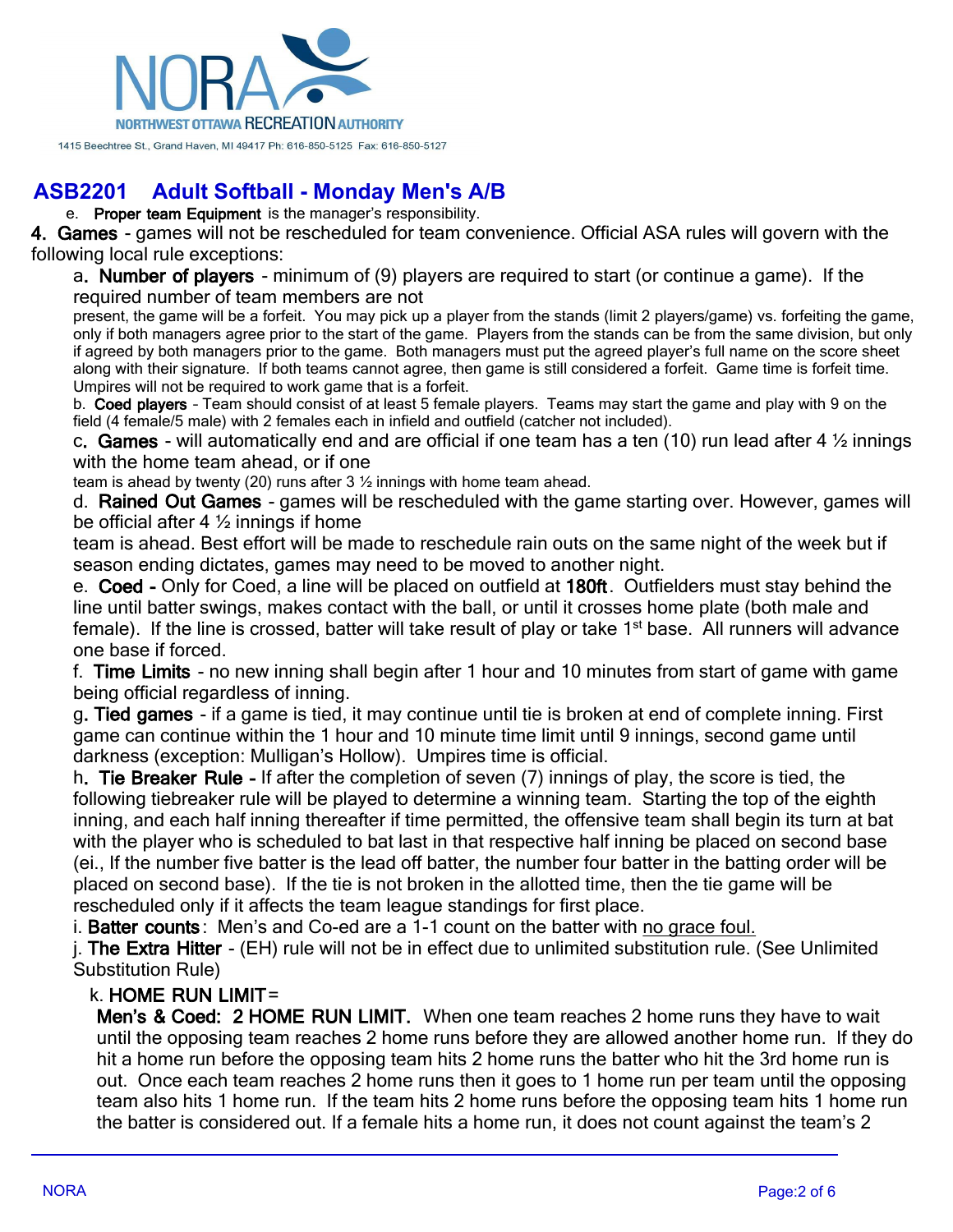

home run limit.

#### **\****A team may go one up in the last inning.*

**Coed: Run Limit per Inning**- 10 runs is the max scored by one team in an inning, until the last inning.

l**. MERCY RULE:** Mercy is 20 runs ahead after 3 innings, 15 runs after 4 innings, or 10 runs after 5 innings.

#### **5. Unlimited Substitution Rule -**

- a. All players first and last names must be listed in batting order for entire game.
- b. If a player comes late for a game that player must be added to end of existing batting order. If a player is not present, do not put in batting order.
- c. If a player listed in batting order of a team using the "unlimited" substitution is taken out of game for injury or having to leave game early, that position in batting order is skipped with no penalty.
- *d. If a player reaches base safely, men's division has the option of using a courtesy runner, (1 per inning). The courtesy runner must be the last out. If there were not any outs in the game yet, then the courtesy runner would be the last person in the line up. Coed can use 1 courtesy runner for a male and 1 for a female per inning with the courtesy runner being the same gender as the person they are running for. If a person is injured going to a base, they may use a courtesy runner as long as one has not been used in that inning. The runner they would use is the runner who would have come in to run for them when they reached the original base. The injured player may reenter the game later.*
- e. Free substitution will be in effect at the beginning of each half inning for team taking field. Once half inning has started, the defense can only make one defensive substitution change except for an injured player or replacement of pitcher.
- f. The unlimited substitution rule is designed to enable a team to play as many players as possible.

#### *g. No stealing in these slow pitch leagues.*

**6. Regular Substitution** - allows teams to play and list 10 players in the batting order. Because "unlimited" substitution rule allows skipping a batting spot with no penalty if a player is injured or having to leave game early, a team playing with 10 players under regular substitution rule and dropping to 9 players may also skip that position in the batting order without penalty.

**7. Appeal Plays** - umpires will call runner out for missing a base or leaving a base before fly ball is caught when play ends. All consequences remain the same if appealed. Appeals may still be made for batting out of order or illegal re-entry.

**8. Protests** - no protest will be accepted on judgment calls. No protest will be considered unless made in accordance with ASA rules. Managers must inform umpires before ball is put back in play that the game is being played under protest. The umpire then will note protest on score sheet. You must file a protest within 48 hours of the game, along with a \$25 protest fee.

**9. Rained Out Games** - Rain outs will be announced at 4pm day of game. Information on cancellation of games due to rain or severe weather will be posted on NORA website, NORA Facebook Page, NORA Instagram and on REMIND. Cancellations will also be announced on WGHN FM (92.1). If decision to play game is made at the field the umpire will decide if field is playable. Teams should report to field if in doubt.

**10. Conduct of Players** - unsportsmanlike conduct, profanity, obscene language, unnecessary roughness, threatening comments will not be tolerated on or off the playing field. Umpires have authority and are asked to eject any player from games for unsportsmanlike conduct. The Recreation Department has the authority to suspend any player or manager for just cause. Anyone caught in the use of profanity will be ejected from game and suspended for the next game.

a. Any player, coach or manager ejected from game is automatically suspended from that person's next game in our leagues. Upon review,

The Recreation Department may suspend player, coach or manager indefinitely. Player shall not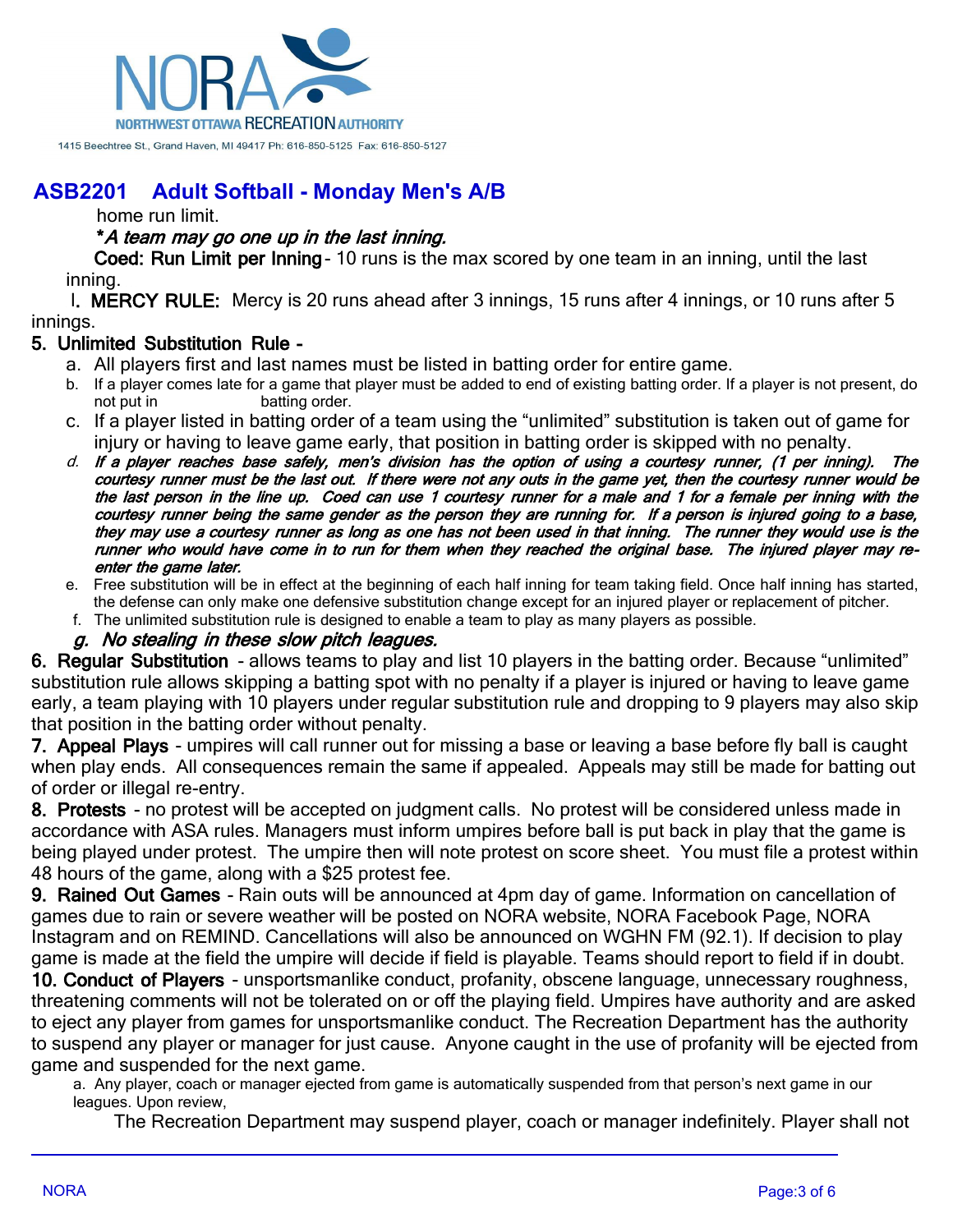

be present at their team games during

suspension.

 b. Managers or players ejected from game must leave ball field and park or their team will forfeit the game.

c. Players found guilty of false registration, i.e. assumed names, fictitious address, falsifying age, etc, are liable to suspension. Managers

playing ineligible players are also liable to suspension and forfeit game(s).

e. Smoking will not be allowed on playing field or in coach's boxes. Alcoholic beverages are not permitted at any field at anytime with players liable to suspension or forfeit game.

**11.Score sheets** - will be provided to umpires before start of season. Umpire will provide score sheet. One score sheet will be used with **correct team name** and batting order filled out **with both first and last names of players (printed legibly)** before start of game.

Revised 2019



*Providing Quality Recreational & Leisure Activities for our Community.* City of Ferrysburg  $\blacklozenge$  City of Grand Haven  $\blacklozenge$  Grand Haven Township  $\blacklozenge$  Robinson Township ◆ Grand Haven Area Public Schools ◆



|                |             |                                    |                                                  |                                              |              | <b>Score</b> |             |               |
|----------------|-------------|------------------------------------|--------------------------------------------------|----------------------------------------------|--------------|--------------|-------------|---------------|
| <b>Date</b>    | <b>Time</b> | <b>Location</b>                    | <b>Home Team</b>                                 | <b>Away Team</b>                             | н            | A            | <b>Type</b> | <b>Status</b> |
| Mon 05/09/2022 | 7:15 PM     | Softball Field @ Hofma Park        | (5) Don Luis                                     | (3) Doug Hale<br>Homes / Five Star<br>Realty | $\mathbf{0}$ | 20           | <b>RS</b>   |               |
|                | 7:15 PM     | Softball Field @ Mercury Park      | (6) Lakeshore Baptist<br>Church                  | (4) Hope Church                              | 13           | 11           | <b>RS</b>   |               |
|                | $7:15$ PM   | Softball Field @ Mulligan's Hollow | (8) West MI Towable<br>Solutions                 | (2) Rademakers<br>Auto Body Repair           | 14           | 20           | <b>RS</b>   |               |
|                | 8:15 PM     | Softball Field @ Mulligan's Hollow | (7) Lakeshore Property<br><b>Services</b>        | (1) Miller Low Lifes                         | 15           | 28           | <b>RS</b>   |               |
|                |             |                                    |                                                  |                                              |              |              |             |               |
| Mon 05/16/2022 | 6:15 PM     | Softball Field @ Hofma Park        | (7) Lakeshore Property<br>Services               | (2) Rademakers<br>Auto Body Repair           | 5            | 29           | <b>RS</b>   |               |
|                | 6:15 PM     | Softball Field @ Mulligan's Hollow | (3) Doug Hale Homes /<br><b>Five Star Realty</b> | (6) Lakeshore<br><b>Baptist Church</b>       | 14           | 5            | <b>RS</b>   |               |
|                | $7:15$ PM   | Softball Field @ Mercury Park      | (8) West MI Towable<br>Solutions                 | (1) Miller Low Lifes                         | 15           | 11           | <b>RS</b>   |               |
|                | 7:15 PM     | Softball Field @ Mulligan's Hollow | (5) Don Luis                                     | (4) Hope Church                              | $\Omega$     |              | 2 RS        |               |
|                |             |                                    |                                                  |                                              |              |              |             |               |
| Mon 05/23/2022 | 6:15 PM     | Softball Field @ Hofma Park        | (6) Lakeshore Baptist<br>Church                  | (7) Lakeshore<br><b>Property Services</b>    | 21           | 29           | <b>RS</b>   |               |
|                | 6:15 PM     | Softball Field @ Mulligan's Hollow | (4) Hope Church                                  | (2) Rademakers<br>Auto Body Repair           | 8            | 15           | <b>RS</b>   |               |
|                | 7:15 PM     | Softball Field @ Hofma Park        | (3) Doug Hale Homes<br><b>Five Star Realty</b>   | (1) Miller Low Lifes                         | 11           | 9            | <b>RS</b>   |               |
|                | 7:15 PM     | Softball Field @ Mercury Park      | (8) West MI Towable<br>Solutions                 | (5) Don Luis                                 | 12           | 13           | <b>RS</b>   |               |
|                |             |                                    |                                                  |                                              |              |              |             |               |

### **Game Schedule**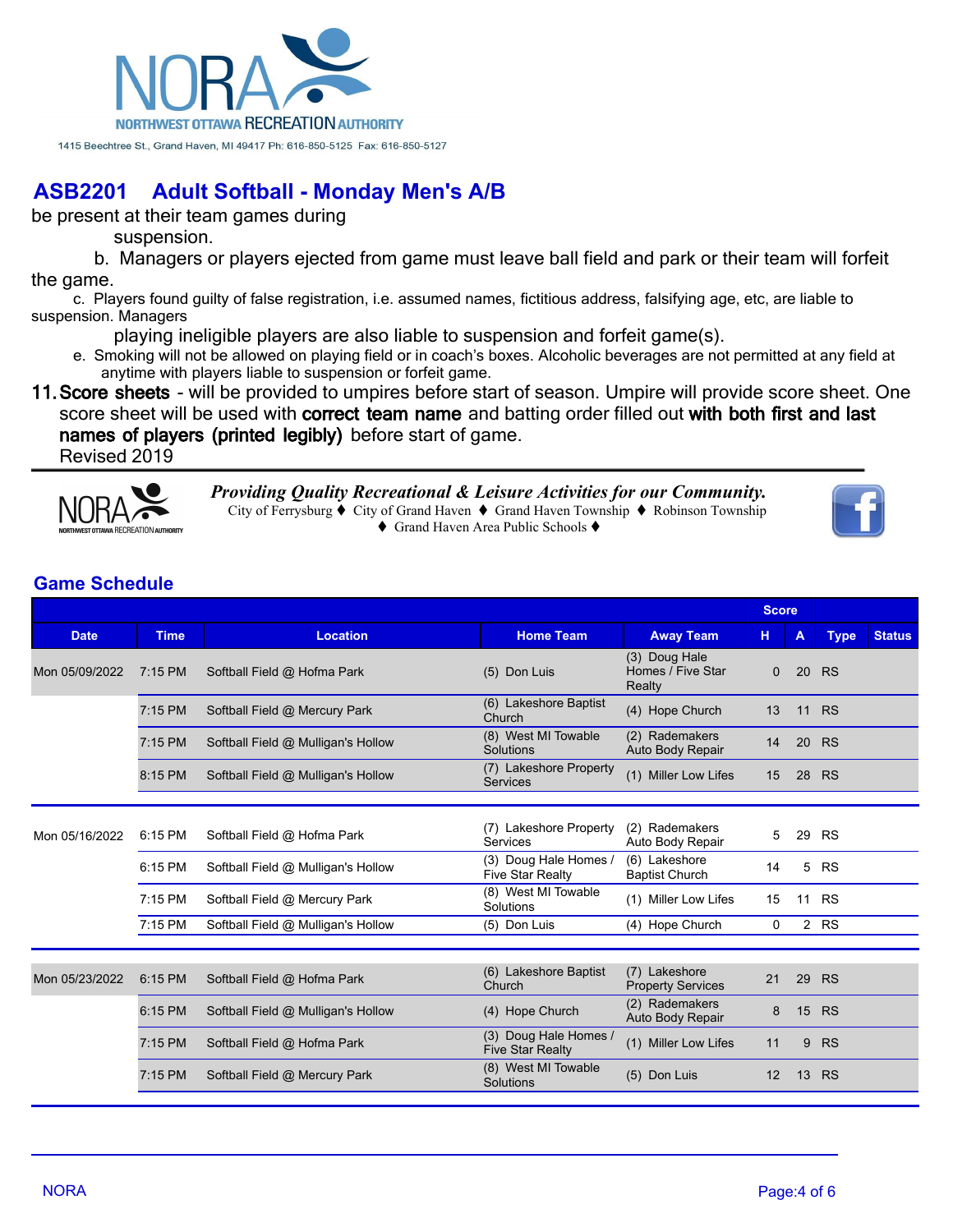

#### **Game Schedule**

|                |             |                                    |                                                  |                                              | <b>Score</b> |                |             |               |
|----------------|-------------|------------------------------------|--------------------------------------------------|----------------------------------------------|--------------|----------------|-------------|---------------|
| <b>Date</b>    | <b>Time</b> | <b>Location</b>                    | <b>Home Team</b>                                 | <b>Away Team</b>                             | н            | A              | <b>Type</b> | <b>Status</b> |
| Mon 06/06/2022 | 6:15 PM     | Softball Field @ Hofma Park        | (2) Rademakers Auto<br><b>Body Repair</b>        | (3) Doug Hale<br>Homes / Five Star<br>Realty | 17           | 16             | <b>RS</b>   |               |
|                | 7:15 PM     | Softball Field @ Hofma Park        | (1) Miller Low Lifes                             | (4) Hope Church                              | 20           | 21             | <b>RS</b>   |               |
|                | 7:15 PM     | Softball Field @ Mulligan's Hollow | (7) Lakeshore Property<br><b>Services</b>        | (5) Don Luis                                 | 18           |                | 2 RS        |               |
|                | 8:15 PM     | Softball Field @ Mulligan's Hollow | (8) West MI Towable<br>Solutions                 | (6) Lakeshore<br><b>Baptist Church</b>       | 25           |                | 11 RS       |               |
|                |             |                                    |                                                  |                                              |              |                |             |               |
| Mon 06/13/2022 | 6:15 PM     | Softball Field @ Hofma Park        | (4) Hope Church                                  | (8) West MI Towable<br>Solutions             | 10           | 15             | <b>RS</b>   |               |
|                | 6:15 PM     | Softball Field @ Mercury Park      | (2) Rademakers Auto<br><b>Body Repair</b>        | (5) Don Luis                                 | 15           | 5              | <b>RS</b>   |               |
|                | 6:15 PM     | Softball Field @ Mulligan's Hollow | (1) Miller Low Lifes                             | (6) Lakeshore<br><b>Baptist Church</b>       | 17           | $\overline{7}$ | <b>RS</b>   |               |
|                | 7:15 PM     | Softball Field @ Mercury Park      | (7) Lakeshore Property<br>Services               | (3) Doug Hale<br>Homes / Five Star<br>Realty |              |                | <b>RS</b>   |               |
|                |             |                                    |                                                  |                                              |              |                |             |               |
| Mon 06/20/2022 | 6:15 PM     | Softball Field @ Hofma Park        | (6) Lakeshore Baptist<br>Church                  | (5) Don Luis                                 | 22           | 20             | <b>RS</b>   |               |
|                | 7:15 PM     | Softball Field @ Mercury Park      | (8) West MI Towable<br>Solutions                 | (7) Lakeshore<br><b>Property Services</b>    | 18           | 8              | <b>RS</b>   |               |
|                | 7:15 PM     | Softball Field @ Mulligan's Hollow | (1) Miller Low Lifes                             | (2) Rademakers<br>Auto Body Repair           | 11           |                | 1 RS        |               |
|                | 8:15 PM     | Softball Field @ Mulligan's Hollow | (3) Doug Hale Homes /<br><b>Five Star Realty</b> | (4) Hope Church                              | 11           |                | 15 RS       |               |
|                |             |                                    |                                                  |                                              |              |                |             |               |
| Mon 06/27/2022 | 6:15 PM     | Softball Field @ Hofma Park        | (4) Hope Church                                  | (7) Lakeshore<br><b>Property Services</b>    |              |                | <b>RS</b>   |               |
|                | 7:15 PM     | Softball Field @ Hofma Park        | (5) Don Luis                                     | (1) Miller Low Lifes                         |              |                | <b>RS</b>   |               |
|                | 7:15 PM     | Softball Field @ Mercury Park      | (6) Lakeshore Baptist<br>Church                  | (2) Rademakers<br>Auto Body Repair           |              |                | <b>RS</b>   |               |
|                | 7:15 PM     | Softball Field @ Mulligan's Hollow | (3) Doug Hale Homes /<br><b>Five Star Realty</b> | (8) West MI Towable<br>Solutions             |              |                | <b>RS</b>   |               |
|                |             |                                    |                                                  |                                              |              |                |             |               |
| Mon 07/11/2022 | 6:15 PM     | Softball Field @ Mercury Park      | (2) Rademakers Auto<br>Body Repair               | (8) West MI Towable<br>Solutions             |              |                | <b>RS</b>   |               |
|                | 7:15 PM     | Softball Field @ Hofma Park        | (7) Lakeshore Property<br>Services               | (1) Miller Low Lifes                         |              |                | <b>RS</b>   |               |
|                | 7:15 PM     | Softball Field @ Mulligan's Hollow | (4) Hope Church                                  | (6) Lakeshore<br><b>Baptist Church</b>       |              |                | <b>RS</b>   |               |
|                | 8:15 PM     | Softball Field @ Mulligan's Hollow | (5) Don Luis                                     | (3) Doug Hale<br>Homes / Five Star<br>Realty |              |                | <b>RS</b>   |               |
|                |             |                                    |                                                  |                                              |              |                |             |               |
| Mon 07/18/2022 | 6:15 PM     | Softball Field @ Mulligan's Hollow | (4) Hope Church                                  | (5) Don Luis                                 |              |                | <b>RS</b>   |               |
|                | 7:15 PM     | Softball Field @ Hofma Park        | (3) Doug Hale Homes /<br><b>Five Star Realty</b> | (6) Lakeshore<br><b>Baptist Church</b>       |              |                | <b>RS</b>   |               |